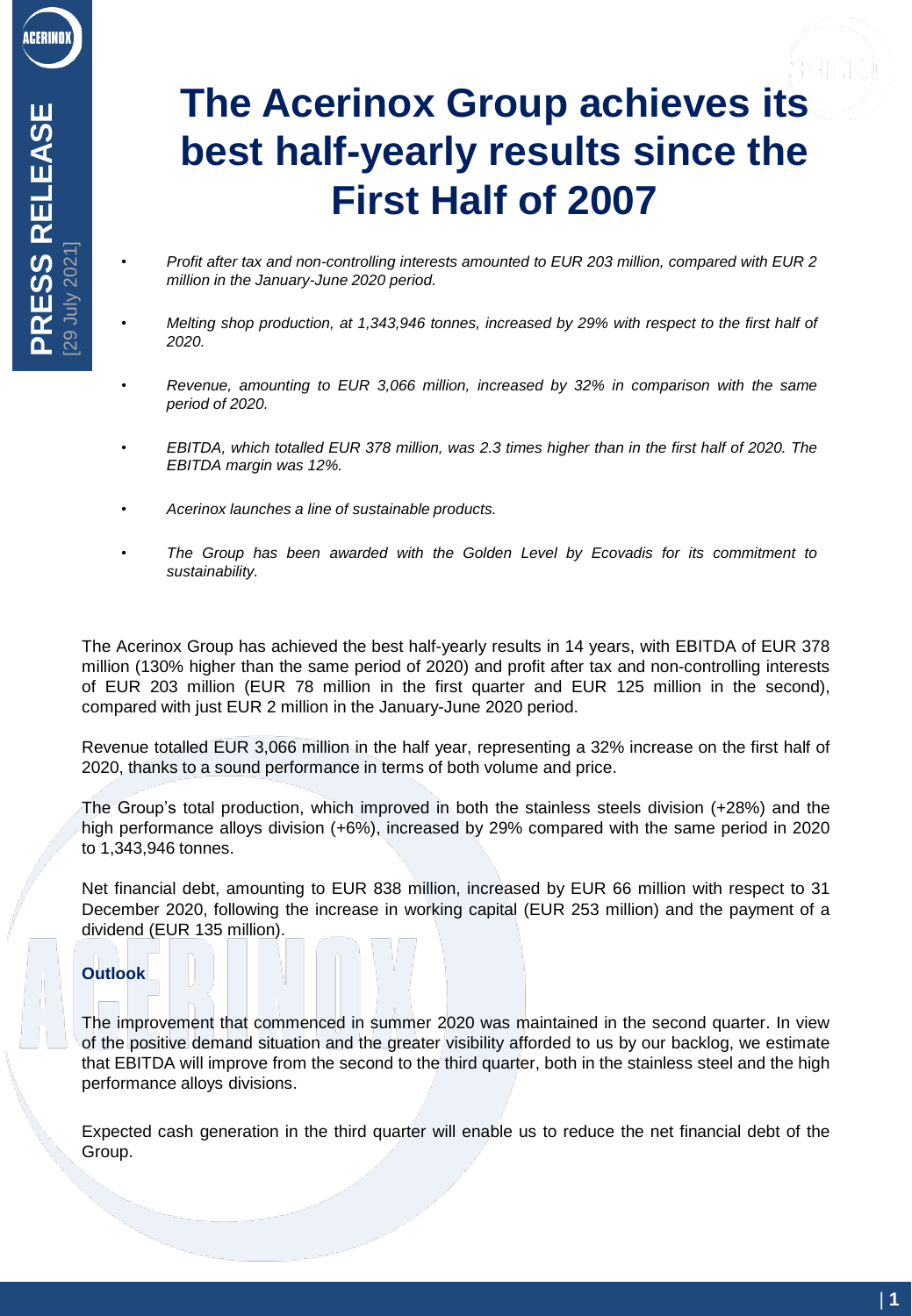

# **Sustainability**

With respect to the 2030 Sustainability Goals, in the first half of 2021:

- *The Group continued to achieve the goals relating to green loans from BBVA, Sabadell and CaixaBank.*
- The intensity of CO2 emissions (scope 1+2) fell by 5% with respect to the first half of 2020 (-6% *with respect to the preceding half year).*
- *Energy intensity fell by 2% with respect to the first half of 2020 (-3% with respect to the preceding half year).*
- *The cumulative LTIFR accident rate in the first half of 2021 represented a 34% reduction with respect to the first half of 2020 (-45% reduction with respect to the preceding half year).*
- *Water consumption intensity was reduced by 18% from 2020 to 2021.*

In the first half of 2021, the Group was awarded a Gold-level rating by the EcoVadis Sustainability rating platform.

In addition to this ranking among companies from all over the world, the Acerinox Group attaches particular importance to the recognition received from its own industry, having been awarded the three prizes in the sustainability category by the International Stainless Steel Forum (ISSF).

### **SUSTAINABLE STEEL**

In line with Acerinox's commitment to sustainability, and in order to promote the use of sustainable products and facilitate our customers' access to a better economy, the Company is launching a sustainable stainless steel product line.

We expect this product line to be very well received in industries such as the domestic appliance, automotive and construction industries, among others.

These products, characterised by the large proportion of recycled material used in the manufacturing process and by the use of renewable energies, will be accompanied by the pertinent certificates issued by a top-level company.